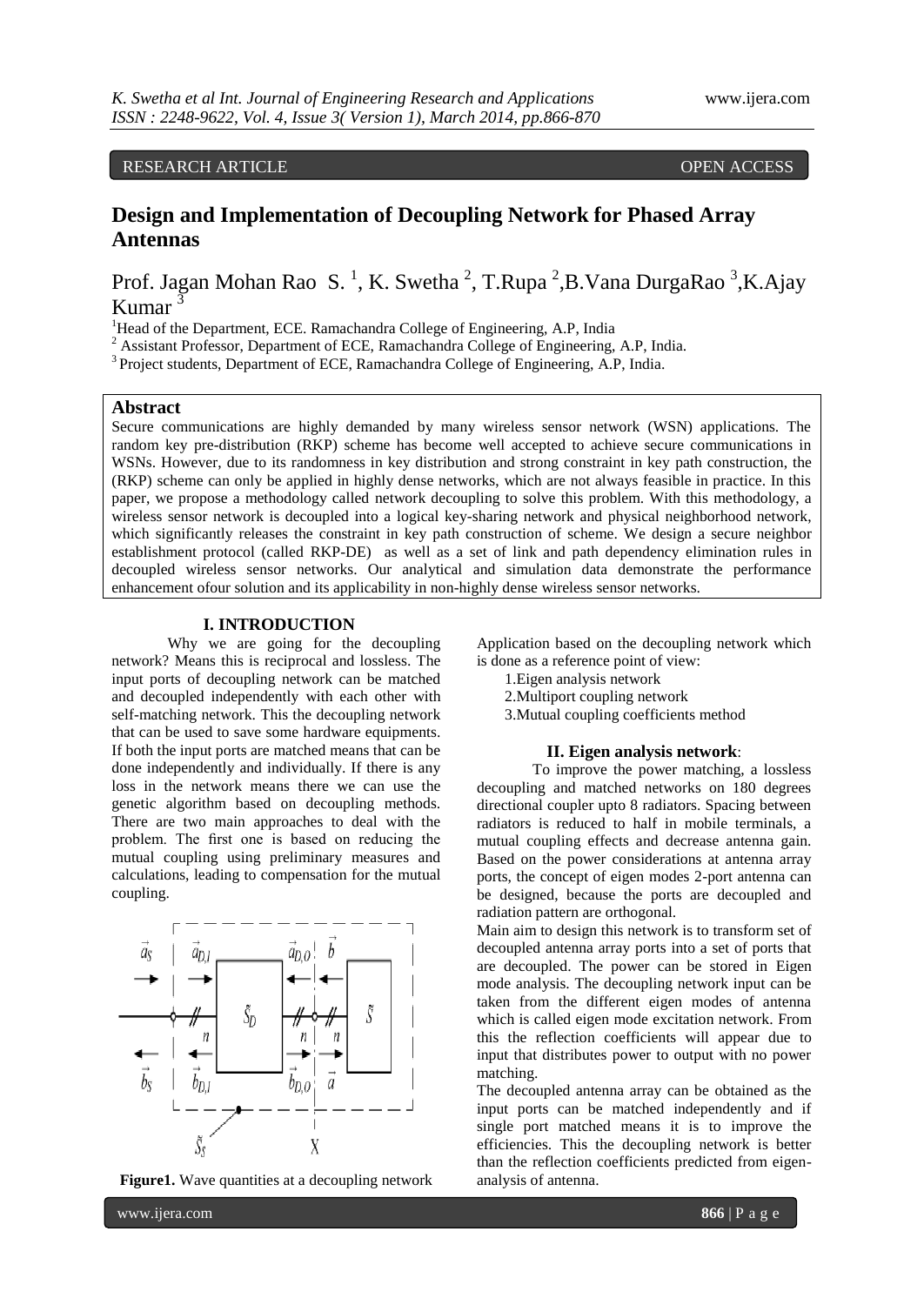Due to this we can have some losses in the network, power matching occur and power dissipation can be seen. For this we are using the prototype like DMN having 1GHz frequency. This the DMN(decoupling and matched network) can increase the efficiency of the antenna, power can be saved and net gain can be saved.

# **1 Multiport coupling network:**

The main algorithm used here is lossless multiport matching network.

# **Features:**

1. Bandwidth

2. Pattern constraints like directivity and side lobe levels

3. Multiwinding transformers which are impractical at microwave frequencies

This the multiport feeding network that can be used to calculate the array performance.

#### **2 Mutual coupling coefficients method:**

This can be done according to matrix multiplication method which produces signals by restored isolated elements when there is no mutual coupling and digital beam forming which is having no requirements of reciprocal array elements.

#### **Error:**

- **I.** Noise floor
- **II.** Due to having high quality patterns and low side lobes or deterministic pattern nulls. Signal processing arrays

This method can be determined from fourier decomposition and coupling measurements between array ports. This method can be helpful for the small arrays. This method is difficult to realize in analog form, but it is easy to implement in a digital beam forming antenna system. Mathematically this the matrix multiplication can be done and appeared as a compensation on received signal vector.

**3 Implementation of decoupling network** A wider bandwidth alternative to the software implementation is hardware implementation of the decoupling network in the RF layer. The implementation of the decoupling network for an Nport array is based on the solution for a 2-port array, in which a 180 directional coupler is connected in tandem with a transmission line with electrical length [2]. This can be described by the scattering matrix

$$
\begin{aligned} \n[S_{\text{coupler}}] &= e^{-j\theta} \\ \times \begin{pmatrix} 0 & 0 & k & e^{-j\varphi} \sqrt{1 - k^2} \\ 0 & 0 & \sqrt{1 - k^2} & k e^{-j(\varphi + \pi)} \\ k & \sqrt{1 - k^2} & 0 & 0 \\ e^{-j\varphi} \sqrt{1 - k^2} & k e^{-j(\varphi + \pi)} & 0 & 0 \n\end{pmatrix} .\n\end{aligned}
$$

The directional coupler and the transmission line are schematically represented by Fig. 3. Such a directional coupler is able to decouple a 2-port array by choosing proper values for  $k$ ,  $x$ , and  $tA$  general method to decouple an arbitrary N-port array was developed by Geren *et al.* and is described in [3]. It is based on diagonalizing the imaginary part of compensating it at each port with a serial imaginary impedance, followed by the diagonalization of its real part and matching it. Each of these diagonal zing matrices is real, and therefore can be factored into sub matrices, using Givens rotations [3].

Each one of these simple sub matrices can be represented by the scattering matrix of a directional coupler, the parameters of whichcan be derived from the comparison between each of the matrices and the general matrixshown in (6). In our case , using this method would result in two sub networks of cascaded couplers, compensating both the real and imaginary parts of . This procedure results in 56 couplers for the whole decoupling.network. As one can observe, this implementation is very complicated and inapplicable for large arrays.

In the present work, a different approach is adopted [5]. It involves a combination of the method mentioned above and the method described in [2]. The suggested method uses the symmetry planes in the array to divide the array elements in symmetrical groups, resulting in decoupling between these groups. In our case, a symmetric rearrangement of the elements (which is realized by renumbering them) leads to a new indexing as shown in Fig. 4.

The horizontal symmetry plane divides the array into two groups so that the element is symmetric to the element in terms of the same scattering parameters. Every symmetrical pair of elements needs to be connected by a 3-dB 180 coupler [the scattering matrix of which is derived by substituting k, x, and t in (6)]. As a result of the connection of these four hybrids (which constitutes the first layer of the decoupling network), there will be no coupling between the elements 1–4 and 5–8.dipoles above a large ground plane. Due to its simplicity, the matrix of such an array can be easily calculated with no need of using advanced numerical methods. The suggested array geometry is shown in Fig. 1. Such an array has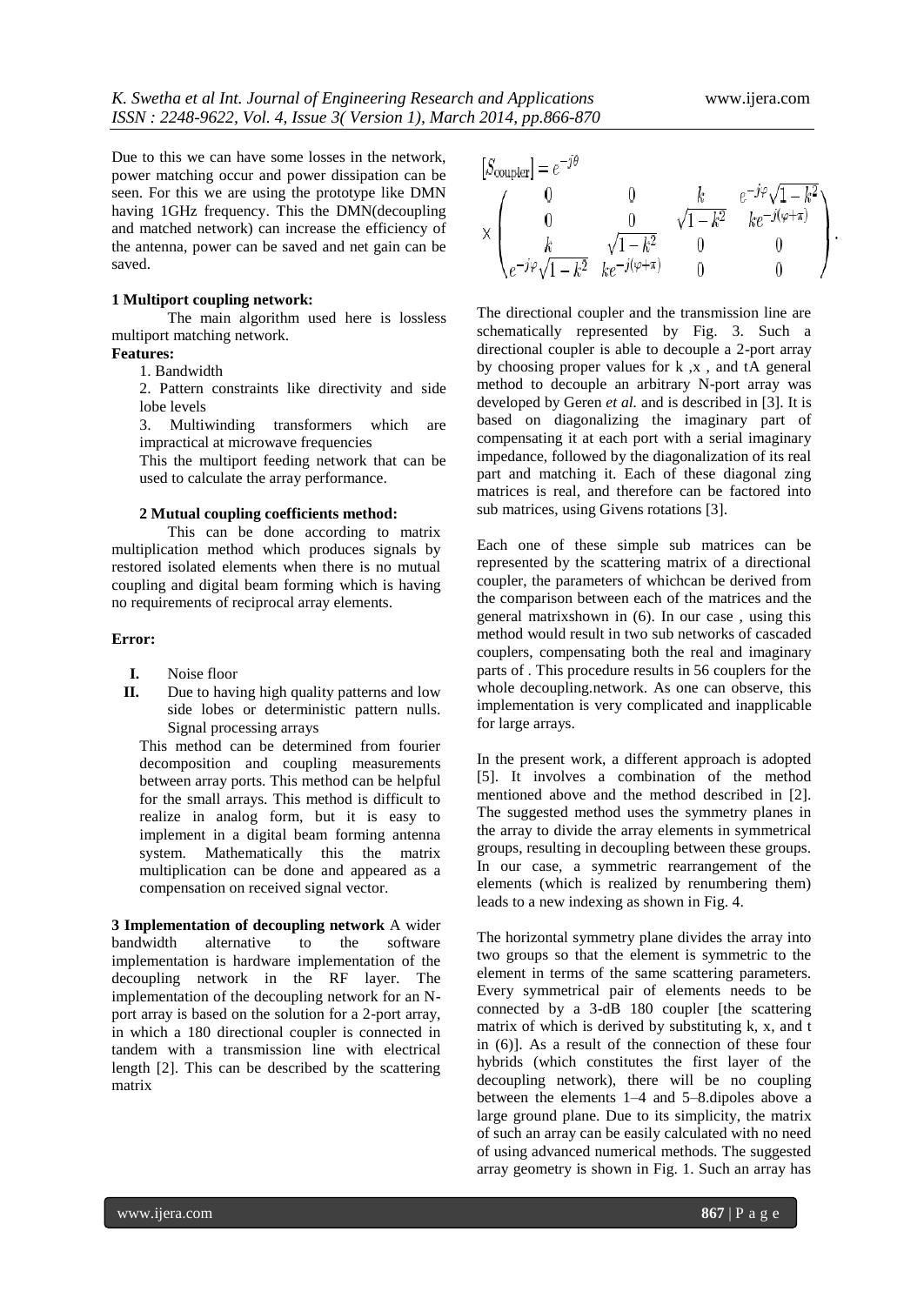a full 8 8 (and ) matrix, where all of its elements can be calculated using the reciprocity theorem and the analytical expressions of the near field of a dipole [4]. Mathematically, the main goal is to transform the full (or ) matrix to a diagonal (or ) matrix through an additional network connected to the antenna array.



One can observe that, without the decoupling network, the reflection coefficient varies significantly at each port, producing



**Figure:2** Decoupling network with 8\*8 array planes different return losses as a function of the scanning angle. A similar dependence occurs for other current distributions as well.



Accordingly, the new coupler scattering matrix is  $\sim$  $\overline{a}$ 50

$$
S_{\text{coupler}} = e^{-j\theta}
$$
  
\n
$$
\times \begin{pmatrix} S_{11} & D & k & e^{-j\varphi}\sqrt{1-k^2} \\ D & S_{11} & \sqrt{1-k^2} & ke^{-j(\varphi+\pi)} \\ k & \sqrt{1-k^2} & S_{11} & D \\ e^{-j\varphi}\sqrt{1-k^2} & ke^{-j(\varphi+\pi)} & D & S_{11} \end{pmatrix}
$$

Consequently, the new structure of the decoupling network described in (2) transforms to

$$
[S_D] = \left( \frac{[S_{D,11}][S_{D,21}]}{[S_{D,21}][S_{D,22}]} \right)
$$

and the total system scattering matrix given in (3) changes to

$$
[S_S] = [S_{D,11}] + [S_{D,21}]^T [S] ([U] - [S_{D,22}][S])^{-1} [S_{D,21}].
$$

#### **III. Simulation Results:**

As previously mentioned, the first advantage this method does not require the removal of antenna elements such that the scattering effect from all antenna elements is taken into consideration in the calculation when we calculate/measure *Vk*. Preliminary results in [15] have first demonstrated that better accuracies can be obtained for DOA estimations using the RMI determined based on method 3 as compared to method 2.More importantly, as the element separation of the antenna elements becomes smaller, the scattering effect from other elements becomes significant and RMI determined using method 2 may fail to compensate the mutual coupling effect.Software used here is Matlab 12.0.

www.ijera.com **868** | P a g e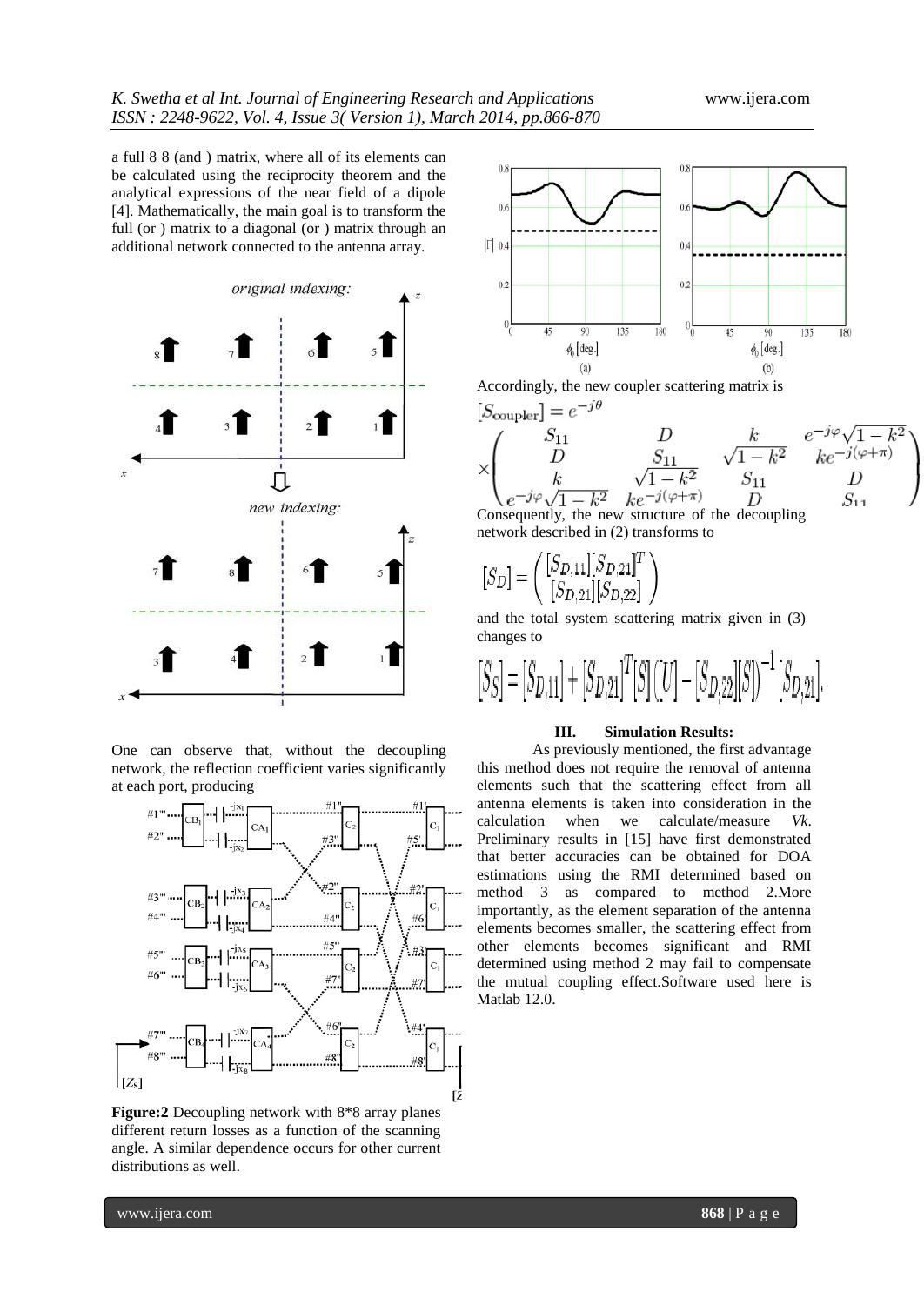

### **IV. Conclusion:**

Hence we conclude that to avoid the mutual coupling problem in the practical use we are using one genetic algorithm based on the some decoupling methods. Then this can be taken from the receiving mutual impedance method based on the impedance matrix. The decoupled voltages can be appeared from the matrix based on the impedance matrix. These voltages with linear or phased array equations can be applied to the antenna to get the matrix form. Hence we can avoid the mutual coupling problem in the experimental issueby this design and implementation with phased array antennas.

#### **Acknowledgement:**

We would like to express our thanks to the department of ECE and Management of Ramachandra College of Engineering for their continuous support and encouragement during this work.

#### **References:**

- 1] H. Steyskal and J. S. Herd, "Mutual coupling compensation in small array antennas," IEEE Trans. Antennas Propag., vol. 38, no. 12, pp.1971–1975, Dec. 1990.
- [2] C. Volmer, J. Weber, R. Stephan, K. Blau, and M. A. Hein, "An eigen-analysis of compact antenna arrays and its application to port decoupling," IEEE Trans. Antennas Propag., vol. 56, no. 2, pp. 360–370, Feb.2008.
- [3] W. P. Geren, C. R. Curry, and J. Andersen, "A practical technique for designing multiport coupling networks," IEEE Trans. Microw. Theory Tech., vol. 44, no. 3, pp. 364–371, Mar. 1996.
- [4] Chitra Singh, R.P.S. Gangwar," Design and Analysis of a Compact Low Cost Patch Antenna for Different Wireless Operations", 978-1-4577-0240-2/11/\$26.00 ©2011 IEEE,pg 19-22.
- [5] Lukasz Dudzinski\*, Grzegorz Jaworski," BROADBAND, MICROSTRIP, SHAPED BEAM, C-BAND ANTENNA FOR APPLICATION IN WIRELESS LAN"
- **[6]** I.Govardhani, K.Rajkamal, M.Venkata Narayana, S.Venkateswarlu published a paper on **"Phased Array Antenna for Millimeter Wave Radar in W-band using Liquid Crystal Substrate"** VOL. 2, NO. 12, December 2011 ISSN 2079-8407**Journal of Emerging Trends in Computing and Information Sciences.**
- [7] I.Govardhani , M.Venkata Narayana, Prof S.Venkateswarlu, K.Rajkamal Published paper in **International Journal of Engineering Research and Applications (IJERA)** ISSN: 2248-9622 www.ijera.com Vol. 2, Issue 1,Jan-Feb 2012, pp.764-767 on "**Microstrip patch antenna using holographic structure for WLAN and Ku Band application".**
- [8] Govardhani.Immadi 1, M.S.R.S Tejaswi 2, M.Venkata Narayana 3 N.Anil Babu 4, G.Anupama 5, K.Venkata Ravi teja 6 **"Design of Coaxial fed Microstrip Patch Antenna for 2.4GHz BLUETOOTH Applications"** VOL. 2, NO. 12, December 2011 ISSN 2079-8407, **Journal of Emerging Trends in Computing and Information Sciences.**
- [9] Balanis, C.A. 2005. "Antena Theory Analysis and Design". Textbook 3<sup>rd</sup> Edition. New Jersey : John Wiley and Sons.
- [10] M. Venkata Narayana, I.Govadhani, K.P.Sai Kumar, K. Pushpa Rupavathipublished paper on "**Comparative Analysis of Exponentially Shaped Microstrip-Fed Planar Monopole Antenna With and Without Notch** "VOL. 2, NO. 11, October 2011 ISSN 2079-8407 **Journal of Emerging Trends in Computing and Information Sciences**
- [11] M. Venkata Narayana, A.Vikranth, I. Govardhani, Sd. Khaja Nizamuddin, Ch. Venkatesh published paper on"**A Novel Design of a Microstrip Patch Antenna with an EndFire Radiation for SAR Applications"** Volume 2 No.1, January 2012 **ISSN 2224-3577 International Journal of Science and Technology** .
- **[12] I.Govardhani , M.Venkata Narayana Published paper in** International Journal of Computer Science & Communication Networks,Vol 2(1), 375-380, ISSN:2249-